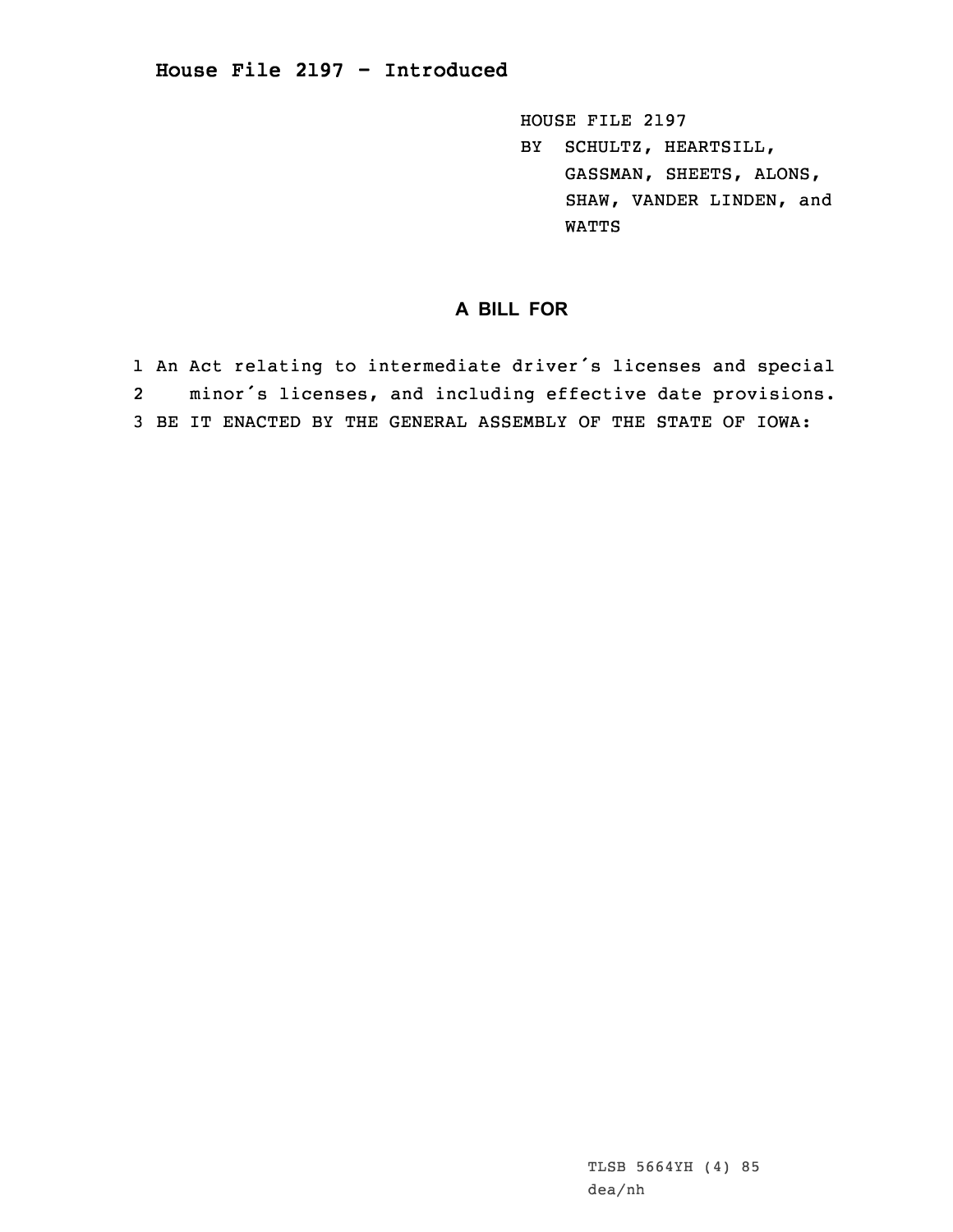1 Section 1. Section 321.180B, subsection 2, paragraph a, 2 Code 2014, is amended to read as follows:

 *a.* The department may issue an intermediate driver's license to <sup>a</sup> person sixteen or seventeen years of age who possesses an instruction permit issued under subsection 1 or <sup>a</sup> comparable instruction permit issued by another state for <sup>a</sup> minimum of 7 twelve six months immediately preceding application, and who presents an affidavit signed by <sup>a</sup> parent, guardian, or custodian on <sup>a</sup> form to be provided by the department that the permittee has accumulated <sup>a</sup> total of twenty hours of street or highway driving of which two hours were conducted after sunset and before sunrise and the street or highway driving was with the permittee's parent, guardian, custodian, instructor, <sup>a</sup> person certified by the department, or <sup>a</sup> person at least twenty-five years of age who had written permission from <sup>a</sup> parent, guardian, or custodian to accompany the permittee, and whose driving privileges have not been suspended, revoked, or barred under this chapter or chapter 321J during, and who has been accident and violation free continuously for, the six-month period immediately preceding the application for an intermediate license. An applicant for an intermediate license must meet the requirements of section 321.186, including satisfactory completion of driver education as required in section 321.178 or 321.178A, and payment of the required license fee before an intermediate license will be issued. A person issued an intermediate license must limit the number of passengers in the motor vehicle when the intermediate licensee is operating the motor vehicle to the number of passenger 29 safety belts. In addition, unless waived by the person's parent or guardian at the time the intermediate license is 31 issued, for the first six months following issuance of the license, <sup>a</sup> person issued an intermediate license must limit the 33 number of unrelated minor passengers in the motor vehicle when the intermediate licensee is operating the motor vehicle to 35 one, except when the intermediate licensee is accompanied in

LSB 5664YH (4) 85

-1-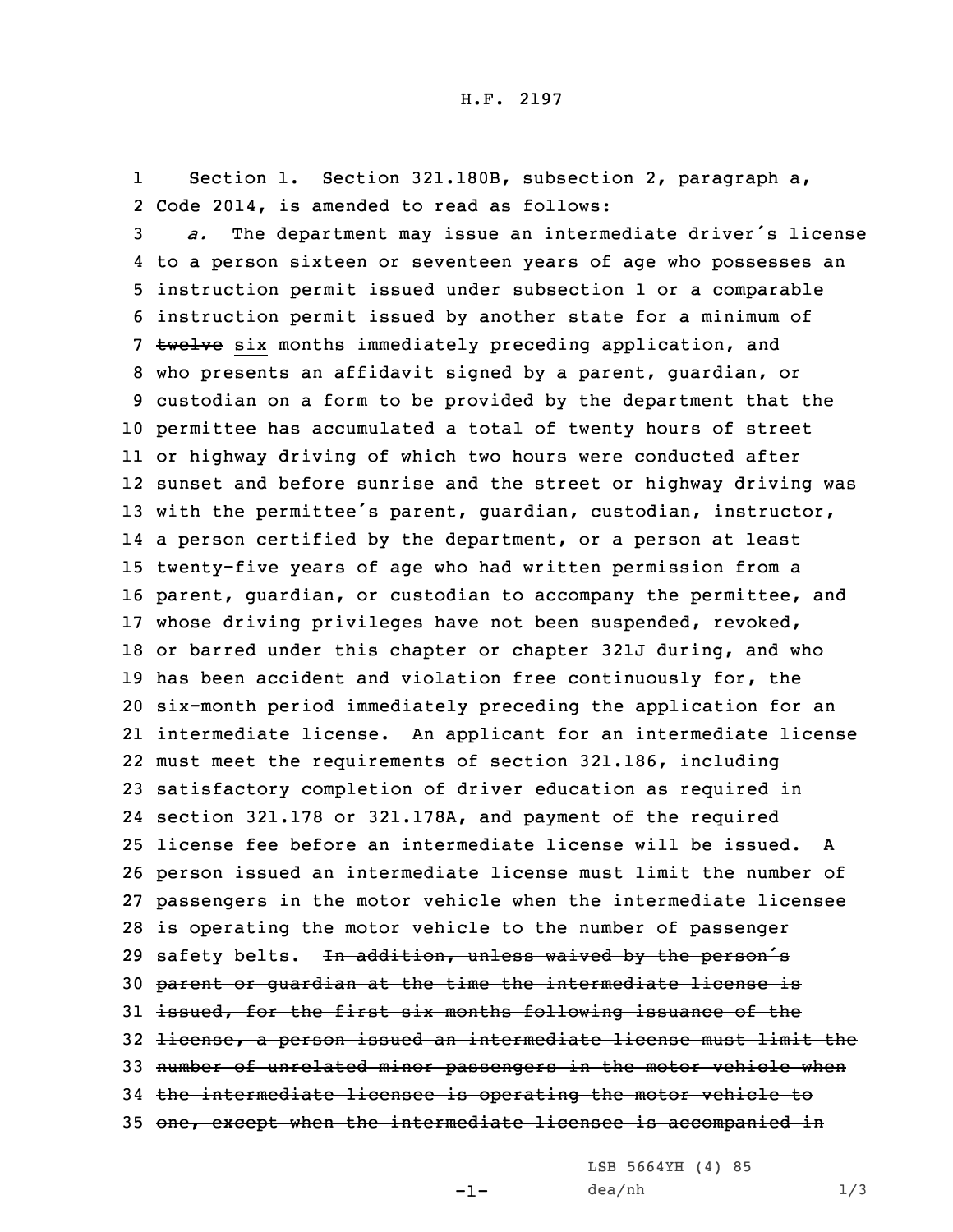## H.F. 2197

1 <del>accordance with subsection 1. For purposes of this subsection,</del> *"unrelated minor passenger"* means <sup>a</sup> passenger who is under eighteen years of age and who is not <sup>a</sup> sibling of the driver, <sup>a</sup> 4 <del>stepsibling of the driver, or a child who resides in the same</del> 5 household as the driver. The department shall prescribe the form for waiver of the six-month restriction on unrelated minor passengers, which may be in an electronic format, and shall designate characteristics for the intermediate license that shall distinguish between an intermediate license that includes the six-month restriction on unrelated minor passengers and an intermediate license that does not include the six-month restriction on unrelated minor passengers. Sec. 2. Section 321.194, subsection 1, paragraph b, Code 2014, is amended by striking the paragraph. Sec. 3. EFFECTIVE UPON ENACTMENT. This Act, being deemed of immediate importance, takes effect upon enactment. EXPLANATION **The inclusion of this explanation does not constitute agreement with the explanation's substance by the members of the general assembly.**

 This bill reverses changes made by 2013 Iowa Acts, chapter 80, which took effect on January 1, 2014, and amended provisions relating to young drivers licensed under the graduated driver licensing program or issued <sup>a</sup> special minor's license to travel to and from school.

 The bill reduces the amount of time <sup>a</sup> person 16 or 17 years of age is required to possess an instruction permit before qualifying for an intermediate license from 12 months to six months. The bill also repeals the limit on the number of unrelated minor passengers allowed in <sup>a</sup> vehicle driven by <sup>a</sup> person with an intermediate license during the first six months of licensure or driven by <sup>a</sup> person with <sup>a</sup> special minor's license. Currently, such drivers are not allowed to have more than one unrelated minor passenger in the motor vehicle unless accompanied by <sup>a</sup> licensed driver who is the intermediate licensee's parent, guardian, or custodian; <sup>a</sup> family member

 $-2-$ 

LSB 5664YH (4) 85 dea/nh 2/3